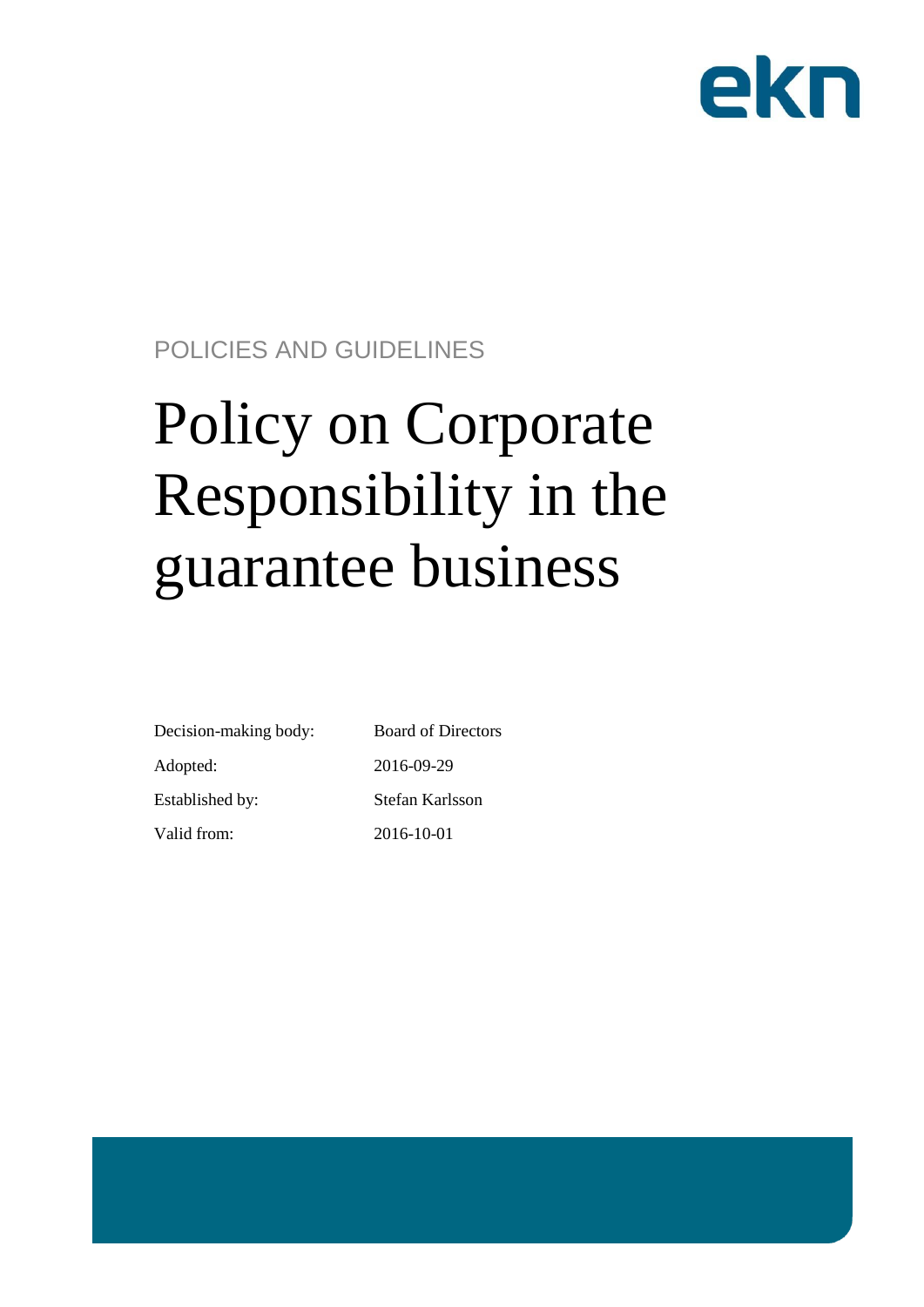## **Policy**

EKN shall promote corporate responsibility in export transactions and investments. In all of its activities EKN shall consider the environment, human rights and working conditions. EKN shall also promote sustainable lending to poor countries and prevent corruption.

## **Guidelines**

- EKN shall support transactions with an acceptable environmental and social impact, which are free of corruption and that do not impede poor countries' social and economic development. EKN shall refrain from taking part in transactions for which the conditions are not acceptable, or if the necessary information is not received or expected to be received.
- EKN shall adhere to the principles of the UN's Global Compact, the OECD's Guidelines for Multinational Enterprises and the UN's Guiding Principles on business and human rights.
- EKN shall maintain close collaboration with clients to provide information about the principles above and ensure that they are implemented in practice. EKN shall also undertake continuous dialogue with the Swedish Ministry for Foreign Affairs, Swedish government authorities, export credit agencies and other stakeholders concerning corporate responsibility in order to share experience, gain a deeper understanding of how others work in this area, and contribute to sustainable global development.
- EKN shall not guarantee transactions with a high risk of tax evasion or tax fraud.
- EKN shall regularly follow up its corporate responsibility work. The results shall be communicated both externally and internally.

## **Environment, human rights and working conditions**

EKN's guidelines for the environment, human rights and working conditions are based on the OECD recommendation on Common Approaches for Officially Supported Export Credits and Environmental and Social Due Diligence.

EKN shall assess the risk of, and the opportunities to prevent, any adverse impact on the environment, human rights and working conditions in individual projects, in buyer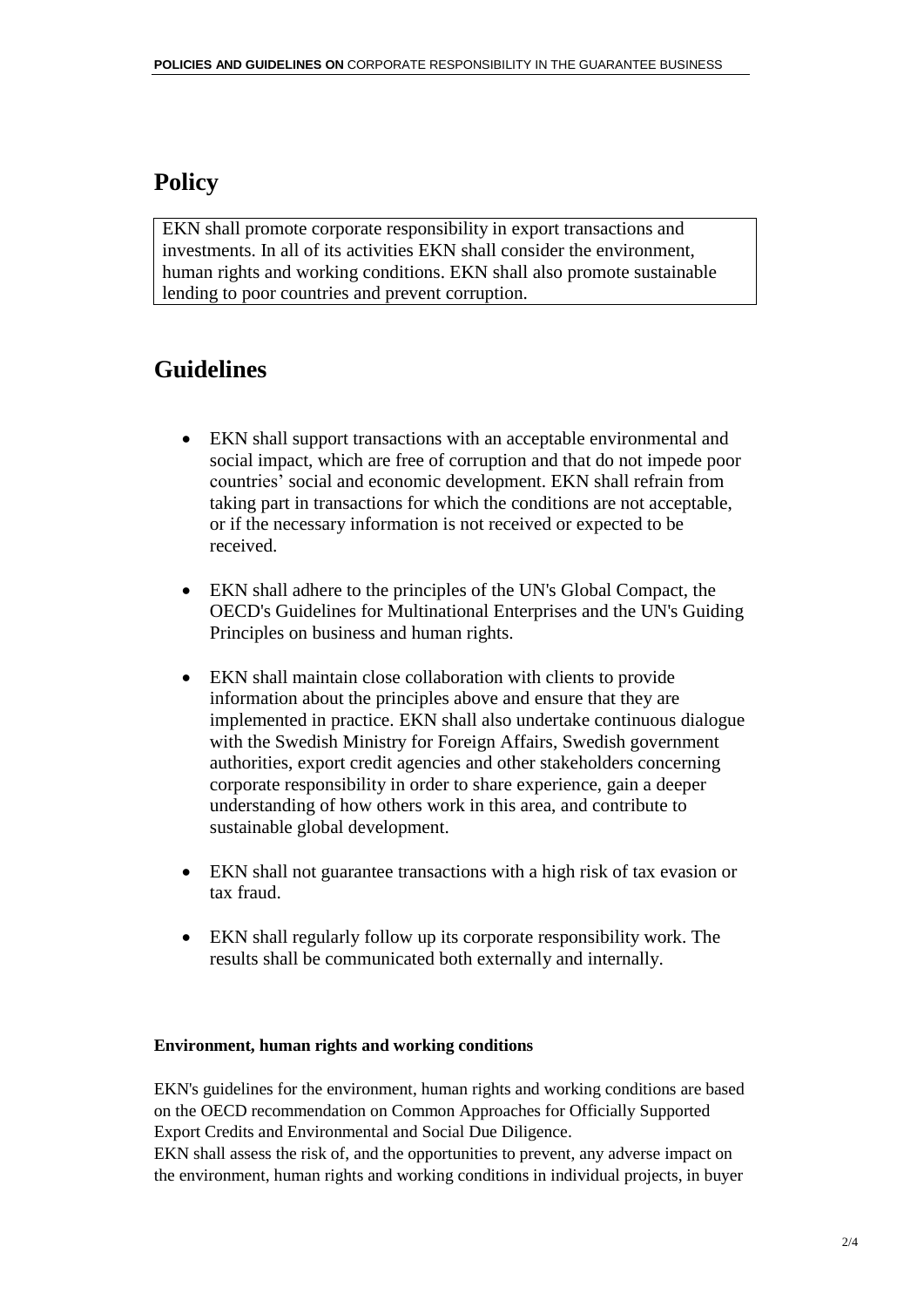companies and in their surroundings. For transactions with a high potential risk of adverse impact EKN will perform a deeper assessment and, as required, follow up during the lifetime of the transaction, according to specific guidelines. The scope and design of the investigation will be matched to the extent of financing, the level of identified risks and EKN's opportunities to influence the situation. EKN applies IFC Performance Standards as well as the World Bank's and IFC's guidelines for the environment, health and safety to assess acceptable impact.

In EKN's guidelines, environmental impacts are impacts on the climate, air, water, soil, resource efficiency, biodiversity, sensitive natural habitats and cultural areas, as well as the influence of environmental impacts on people and society.

EKN shall take all human rights into consideration. There is special emphasis on the rights that are linked to business impacts. This concerns, for example, business impact on health and safety in the surroundings, as well as on involuntary displacement, indigenous people, cultural heritage areas and freedom on the Internet. EKN pays special attention to transactions in conflict areas and in countries and sectors with a high risk of human rights violations.

Working conditions are primarily assessed in terms of the risk of child labour, forced labour, discrimination, occupational health and safety, and the right to freedom of association and to collective bargaining.

### **Anti-corruption**

EKN's anti-corruption guidelines are based on the [OECD Recommendation on Bribery](http://www.oecd.org/officialdocuments/displaydocument/?cote=td/ecg(2006)24&doclanguage=en)  [and Officially Supported Export Credits,](http://www.oecd.org/officialdocuments/displaydocument/?cote=td/ecg(2006)24&doclanguage=en) as well as Swedish legislation.

Swedish anti-bribery legislation must be followed in EKN's transactions. EKN shall actively manage corruption risk and have a system to identify transactions with a risk of corruption. Transactions with a risk of corruption must be subject to more detailed control. Guarantee applicants must undertake not to be involved in any form of bribery in the transaction, and to provide information on remuneration to agents. For transactions where the exporter is the guarantee holder, EKN will declare the guarantee to be non-binding if an exporter is convicted of bribery. Irrespective of whether the exporter is the guarantee holder or not, if indemnification is paid, EKN will require compensation from the exporter for an equivalent amount, as well as compensation for any other costs and expenses incurred by EKN due to the exporter's conviction of bribery.

If there is reason to suspect bribery or other misconduct in a transaction where EKN is involved, the National Anti-corruption Unit of the Swedish Prosecution Authority must be informed of the suspicions. The application must be suspended, pending the prosecutor's decision, or alternatively rejected

EKN does not undertake transactions whereby obviously corrupt structures have given the buyer clear advantages over its competitors.